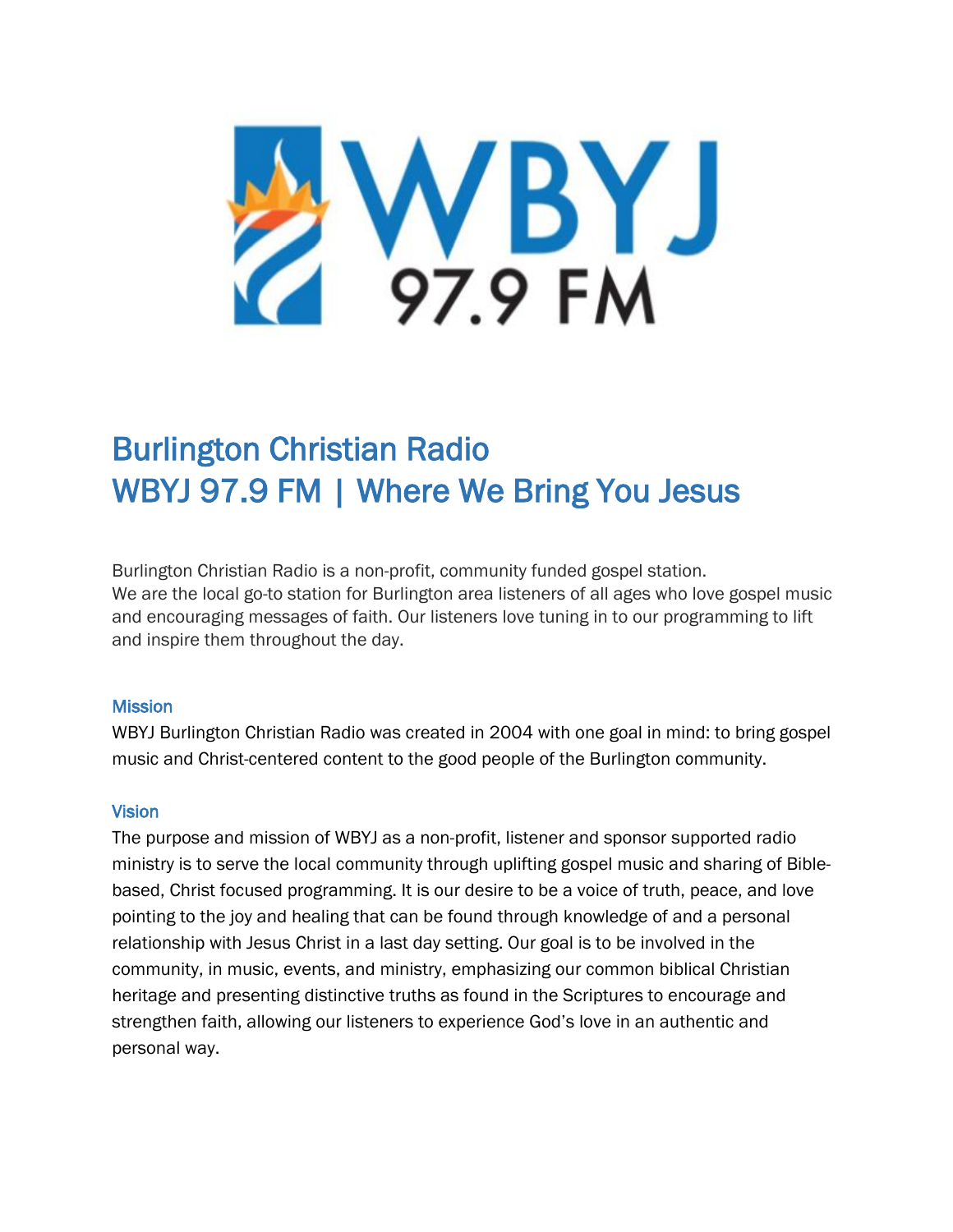## Positive and encouraging messaging

Per hour we have only 3 minutes of sponsorship messages compared to 15+ minutes of advertising on commercial stations. Our listeners get more of what they are tuning in for, great gospel music and positive messages. With fewer sponsorship messaging per hour, your message does not get lost.

## Sponsorship generates results

Sponsorship is about building a connection with the listening audience. More people trust companies that support our Christian programming and the local community. They tend to feel they are credible. This leads to our listeners having a positive opinion of our sponsors and results in people being more apt to purchase products or services from them.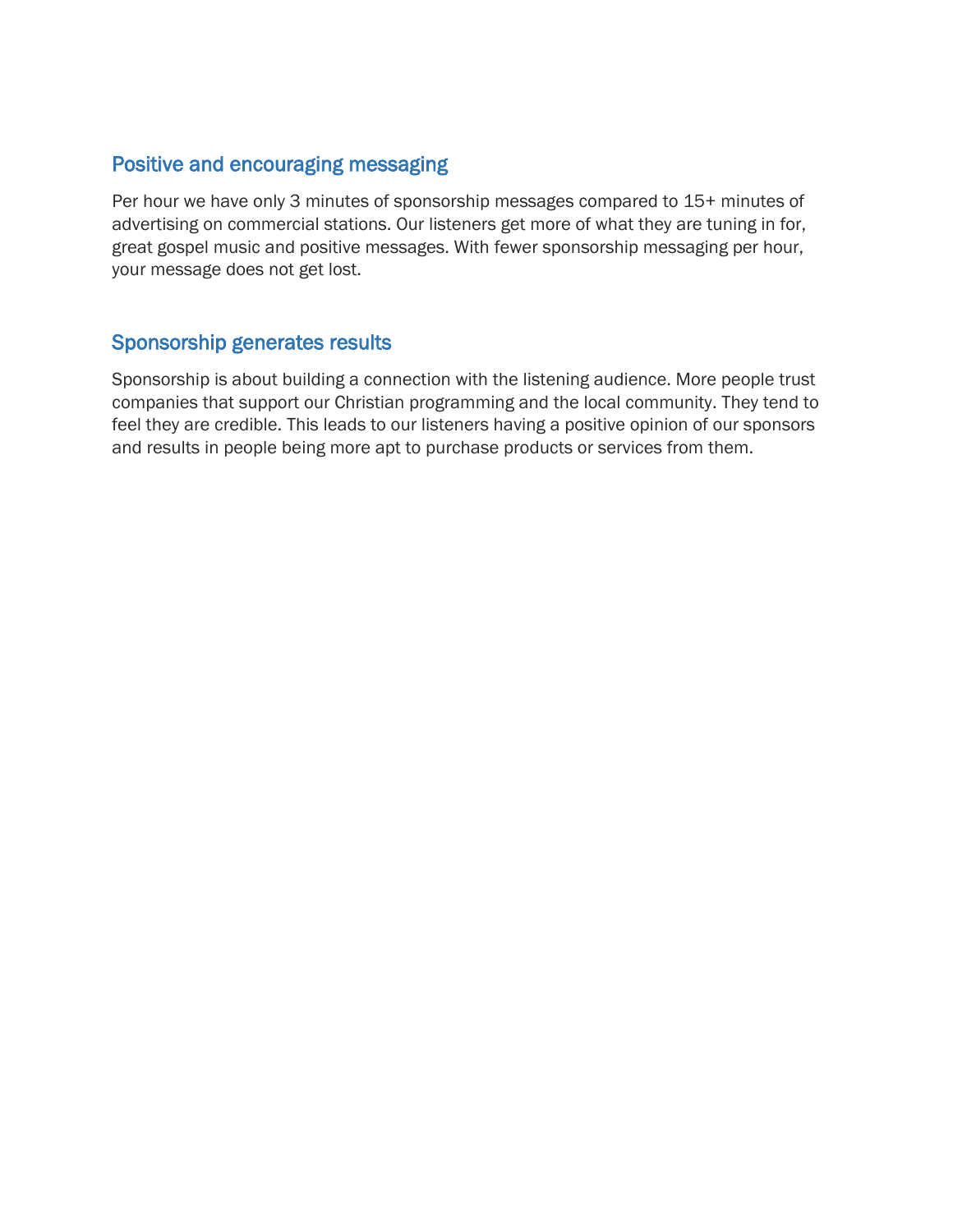## WBYJ 97.9 FM Coverage Area

WBYJ is a 24/7 non-profit, low-powered FM station with a broad and loyal listening base reaching up to 10,000 listeners a day. Our demographic age group is primarily between 30 to 60 years of age. Our signal reaches a 10-mile diameter from the heart of Burlington that encompasses all of the Burlington and Graham area.

We are driven to provide the best, high quality, professionally produced promotional spots and presentations for local businesses and churches that desire to partner with us in bringing positive, encouraging and uplifting programming to our diverse listening audience. We have flexible options to meet any promotional budget and are excited to work with you to develop your on-air spots. Please call (336) 222-0213 or email us at [info@wbyj979fm.org](mailto:info@wbyj979fm.org) today to discover how we can build a partnership to support this ministry.

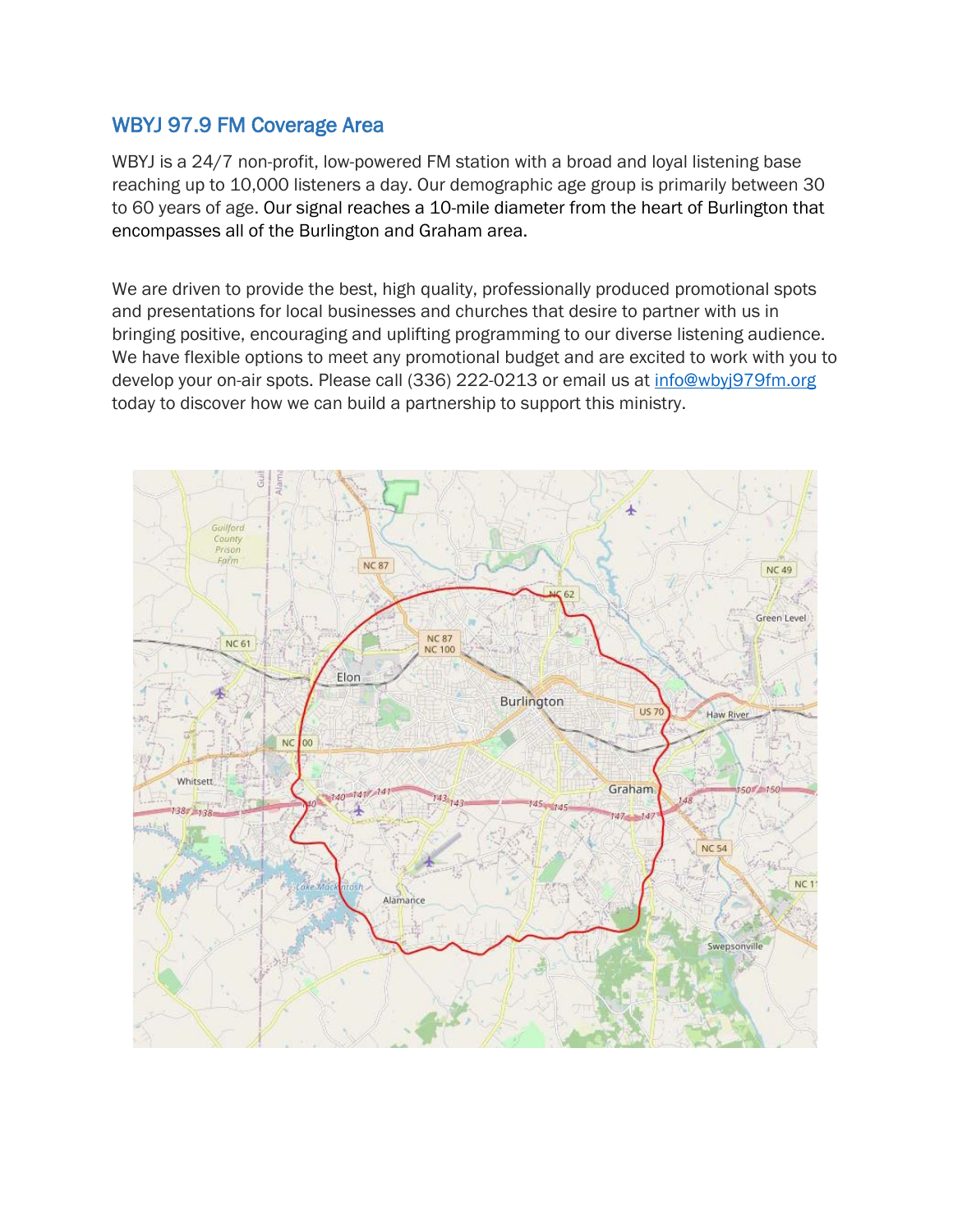## Rate Card for 2021

| <b>Days/Times</b>  | <b>Daypart</b>                     | <b>Rate</b><br>60 sec | Rate<br>30 sec |
|--------------------|------------------------------------|-----------------------|----------------|
| Mon-Fri            |                                    |                       |                |
| $6a - 10a$         | <b>Morning Drive</b>               | \$15                  | \$12           |
| $10a - 3p$         | Midday                             | \$10                  | \$8            |
| $3p - 7p$          | Afternoon Drive                    | \$15                  | \$12           |
| $7p - MID$         | Evening                            | \$8                   | \$8            |
| <b>Sunday</b>      |                                    |                       |                |
| $6a - 10a$         | Morning                            | \$10                  | \$8            |
| $10a - 3p$         | Midday                             | \$12                  | \$10           |
| $3p - 7p$          | Afternoon                          | \$10                  | \$8            |
| $7p - MID$         | Evening                            | \$8                   | \$8            |
| <b>Mon-Fri BTA</b> |                                    |                       |                |
| $5a - MID$         | <b>Best Time Available</b>         | \$10                  | \$8            |
|                    | Rates valid from Mar2021 - Dec2021 |                       |                |

- All rates are per time aired
- To ensure timely production, all copy is due 2 business days prior to airing
- No minimum investment level required
- Event announcements can be cancelled up to one business day prior to event start date.
- All other sponsorship contracts can be canceled within 3 business days advance notice prior to the contracted start run date.
- Discounts up to 50% off may be applied as annual spend increases.

Since WBYJ is a non-profit station, your sponsorship message can be funded from your advertising, public relations, or charitable contributions budget.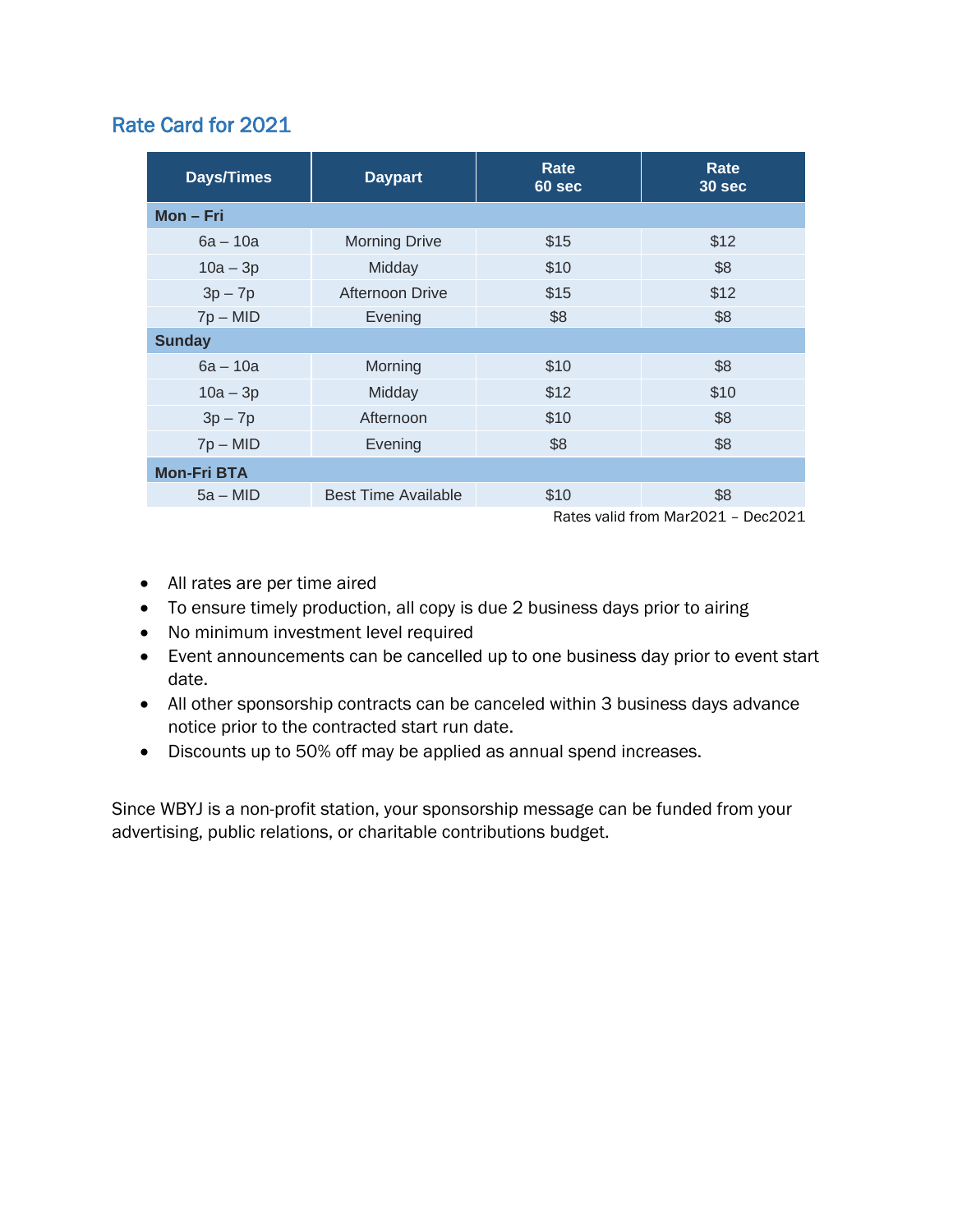# Package Rates

Our sponsorship packages are heavily discounted and include airtime across all dayparts between 6am and 7pm, 5 days a week Monday through Friday. Event and church package pricing are even more deeply discounted, making it more affordable than ever to generate awareness of your events and ministry. Customized packages are available to meet the requirements of every budget.

| <b>Discounted Packages</b>                                                                                           |                                                                                                                        |                                                                                                                                                                                                                                 |                                                                                                                                                                         |  |  |
|----------------------------------------------------------------------------------------------------------------------|------------------------------------------------------------------------------------------------------------------------|---------------------------------------------------------------------------------------------------------------------------------------------------------------------------------------------------------------------------------|-------------------------------------------------------------------------------------------------------------------------------------------------------------------------|--|--|
| <b>Package A</b>                                                                                                     | <b>Package B</b>                                                                                                       | <b>Package C</b>                                                                                                                                                                                                                | <b>Package D</b>                                                                                                                                                        |  |  |
| 1 Month<br>Sunday-Friday<br>$1x$ 6a-10a<br>2x 10a-3p<br>$1x$ 3p- $7p$<br>96x \$720<br>Avg. Spot Cost \$7.50          | 1 Month<br>Sunday-Friday<br>$2x$ 6a-10a<br>2x 10a-3p<br>2x 3p-7p<br>144x \$1,000<br>Avg. Spot Cost \$6.95              | 3 Months<br>Sunday-Friday<br>$1x$ 6a-10a<br>2x 10a-3p<br>$1x$ 3p- $7p$<br>288x \$1,872<br>Avg. Spot Cost \$6.50                                                                                                                 | 3 Months<br>Sunday-Friday<br>$2x$ 6a-10a<br>2x 10a-3p<br>2x 3p-7p<br>432x \$2,376<br>Avg. Spot Cost \$5.50                                                              |  |  |
| <b>Event Package A</b>                                                                                               | <b>Event Package B</b>                                                                                                 | <b>Event Package C</b>                                                                                                                                                                                                          | <b>Event Package D</b>                                                                                                                                                  |  |  |
| 1 week run time<br>Monday-Friday BTA<br>70x \$300<br>Plus Sunday 14x FREE<br>Total 84 spots<br>Avg. Spot Cost \$3.57 | 1 week run time<br>Monday-Friday BTA<br>140x \$500<br>Plus Sunday 28x FREE<br>Total 168 spots<br>Avg. Spot Cost \$2.98 | 2 week run time<br>Monday-Friday<br>4x 6a-10a<br>6x 10a-3p<br>4x 3p-7p<br>4x 7p-MID<br>180x \$600<br>Plus Sundays 36x FREE<br>Total 216 spots<br>Avg. Spot Cost \$2.77                                                          | 2 week run time<br>Monday-Friday<br>8x 6a-10a<br>12x 10a-3p<br>8x 3p-7p<br>6x 7p-MID<br>340x \$800<br>Plus Sundays 68x FREE<br>Total 408 spots<br>Avg. Spot Cost \$1.96 |  |  |
| <b>Church/Non-profit Package</b>                                                                                     |                                                                                                                        |                                                                                                                                                                                                                                 |                                                                                                                                                                         |  |  |
| 1 week run time<br>6x per day BTA<br>30x \$100<br>Plus Sunday 6x FREE<br>Total 36 spots<br>Avg. Spot Cost \$3.33     |                                                                                                                        | For run times of 2 weeks or longer, the first<br>$\bullet$<br>week will be FREE<br>Customized church packages are available to<br>$\bullet$<br>meet all your announcement and budget<br>needs. Contact us for more information. |                                                                                                                                                                         |  |  |
|                                                                                                                      |                                                                                                                        |                                                                                                                                                                                                                                 | Rates valid from Mar2021 - Dec2021                                                                                                                                      |  |  |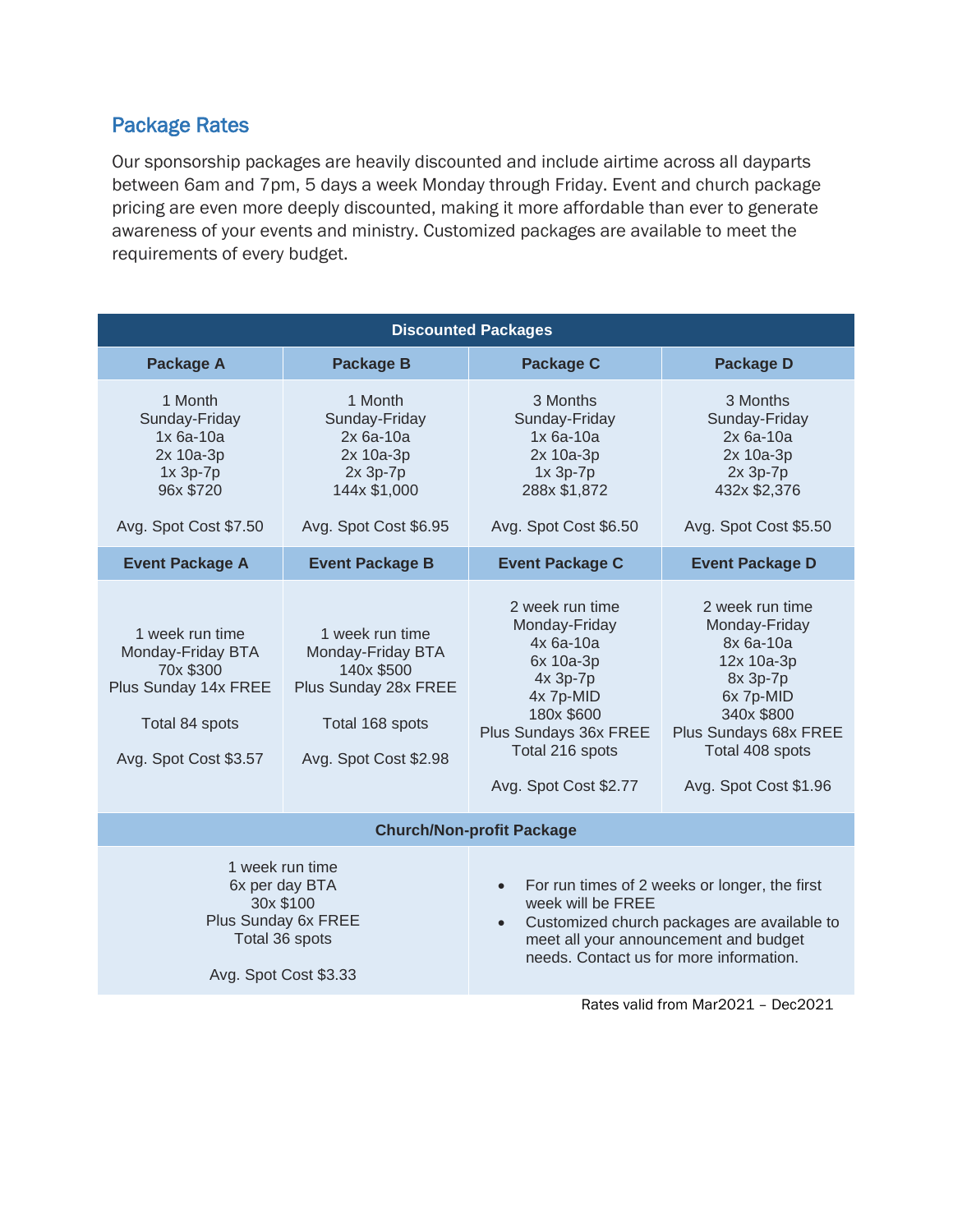- All packages include up to 30 second spot time
- Additional spots may be added evenly to the dayparts or additional evening hours at the average per spot package rate.
- Package placement based on availability of sponsor message slots per hour.
- Event packages: It is recommended that event announcements run for two weeks for the best listener saturation and attendance results.
- Church packages can be fully customized to meet any messaging and budget needs – contact us for more information. Some types of messaging we may even run for free.

When you purchase a sponsorship package, we are happy to include your business or organization in our Sponsor List on our website at no additional cost. Please email your request and high resolution .jpg of your business or logo to us at [info@wbyj979fm.org.](mailto:info@wbyj979fm.org)